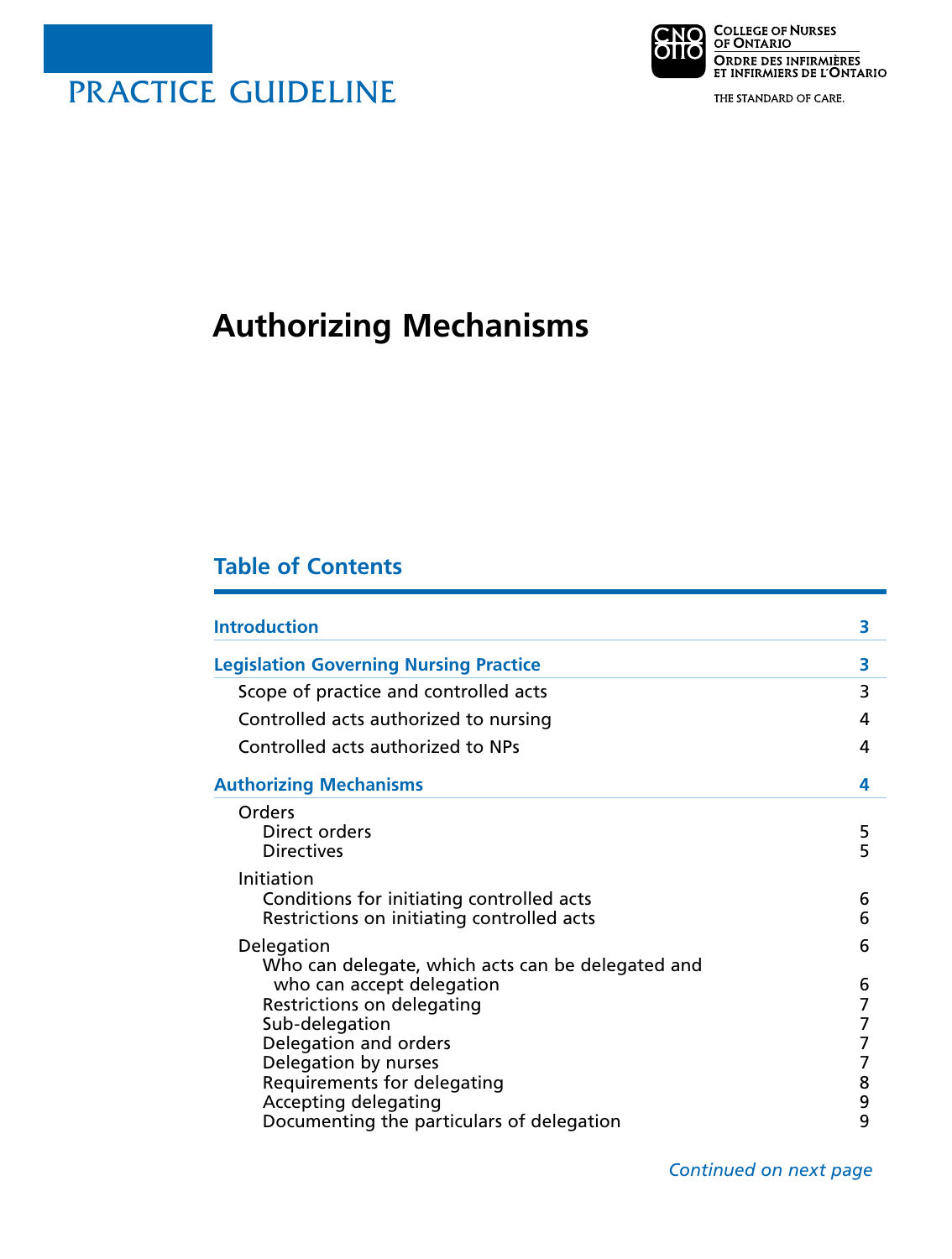# **Table of Contents** *continued*

| <b>Tools for Delegating, Accepting Delegation and Developing Directives</b> |                   |
|-----------------------------------------------------------------------------|-------------------|
| <b>Assigning, Supervising or Teaching a Procedure</b>                       | 10                |
| Assigning a procedure                                                       | 10                |
| Supervising a procedure                                                     | 10                |
| Teaching a procedure                                                        | 10                |
| <b>Decision Tree #1: Deciding to Perform a Procedure</b>                    | 11                |
| <b>Appendix A: Procedures That RNs and RPNs May Initiate According</b>      |                   |
| to the Nursing Act, 1991                                                    | $12 \ \mathsf{S}$ |
| Decision Tree #2: Assigning, Supervising or Teaching a Procedure            | 13                |



THE STANDARD OF CARE.

# **VISION** Leading in regulatory excellence

#### **MISSION**

Regulating nursing in the public interest

*Authorizing Mechanisms* Pub. No. 41075

ISBN 978-1-77116-151-0

Copyright © College of Nurses of Ontario, 2020.

First published in October 2007. Updated in May 2008, June 2009, July 2009 (ISBN 1-897308-33-7). Updated November 2011 for Bill 179 changes. Updated 2013 for Delegation Regulation. Revised January 1, 2014 for Dispensing. Updated May 2015 removed footnote for<br>medication update (ISBN 978-1-77116-034-6). Revised January 2018 for Controlled Act of Psychoth *Act of Psychotherapy initiation regulation (*ISBN 978-1-77116-149-7)*.* Update May 2020 for updated delegation restrictions.

Commercial or for-profit redistribution of this document in part or in whole is prohibited except with the written consent of CNO. This document may be reproduced in part or in whole for personal or educational use without permission, provided that:

• Due diligence is exercised in ensuring the accuracy of the materials reproduced;

• CNO is identified as the source; and

• The reproduction is not represented as an official version of the materials reproduced, nor as having been made in affiliation with, or with the endorsement of, CNO.

Additional copies of this booklet may be obtained by contacting CNO's Customer Service Centre at 416 928-0900 or toll-free in Canada at 1 800 387-5526.

College of Nurses of Ontario 101 Davenport Rd. Toronto, ON M5R 3P1

www.cno.org

Ce fascicule existe en français sous le titre : *Les mécanismes d'autorisation*, n° 51075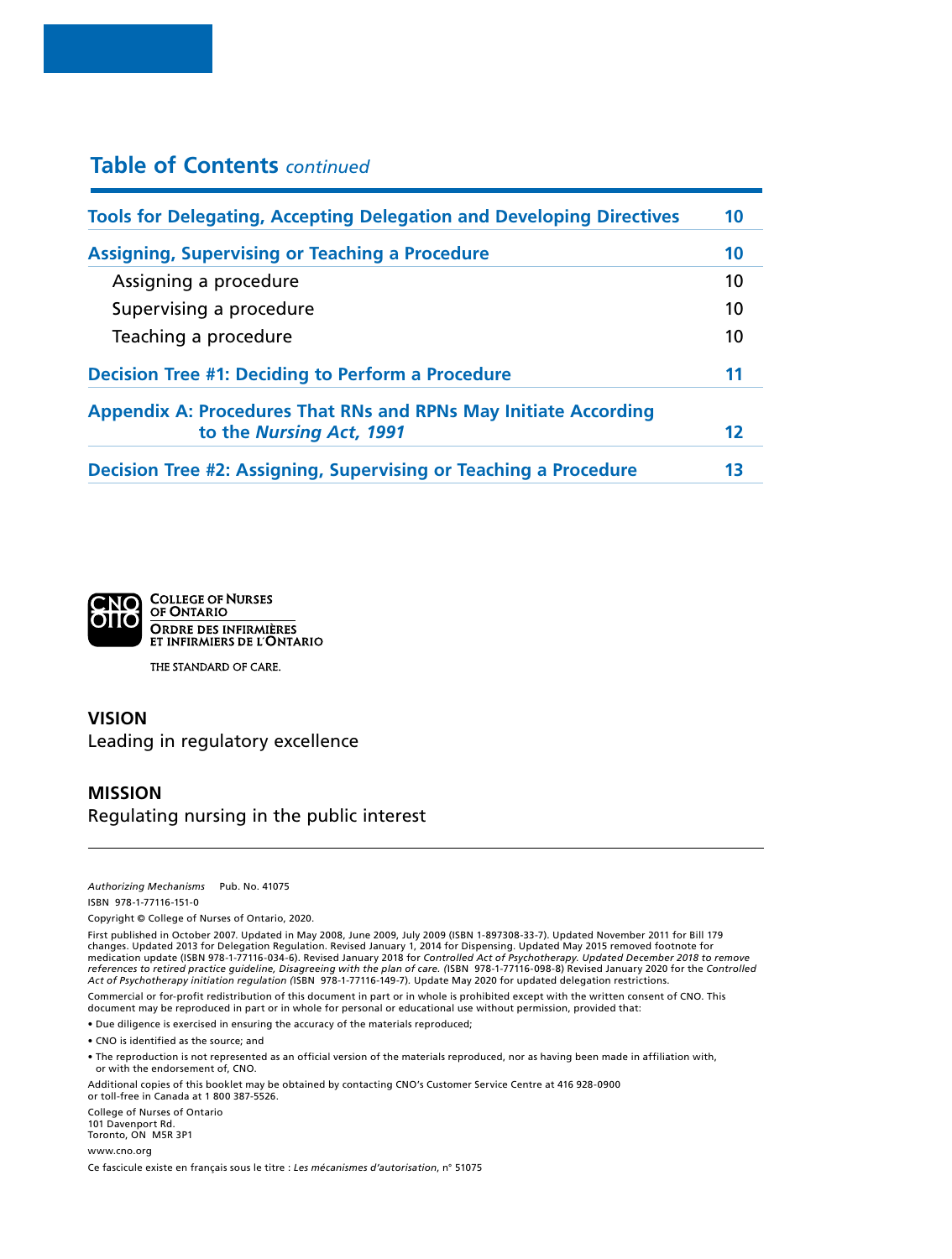

# **Introduction**

An authorizing mechanism—an order, initiation, directive or delegation—is a means specified in legislation, or described in a practice standard or guideline, through which nurses<sup>1</sup> obtain the authority to perform a procedure or make the decision to perform a procedure.

The College of Nurses of Ontario (the College) is responsible for providing clear, concise and up-to-date guidance to nurses. As self-regulating professionals, nurses are responsible for practising in accordance with the practice documents that the College publishes and with relevant legislation. Understanding legislative responsibilities is critical for nurses to make decisions about how to perform procedures safely. It is also important to ensure that nursing practice is consistent with the College's practice documents.

Authorizing mechanisms are complex concepts that are covered in a number of College documents. To create this practice guideline, the College has consolidated and condensed information in its *Decisions About Procedures and Authority* practice standard and *Working With Unregulated Care Providers* practice guideline.<sup>2</sup>

This practice guideline provides nurses with expectations about delegation. It is intended to help nurses provide efficient, timely access to health care by helping them understand authorizing mechanisms, as well as their accountabilities when using them. However, nurses should still consult *Decisions About Procedures and Authority* for more information on authorizing accountabilities.

# **Legislation Governing Nursing Practice**

The *Regulated Health Professions Act, 1991* (RHPA) sets out a framework for Ontario's regulated health professions.3 It provides a common set of rules of procedure for the colleges and is linked to each profession-specific act, including the *Nursing Act, 1991*. The RHPA framework sets out two elements: a scope of practice statement, and a series of controlled or authorized acts for each profession. Under these acts, nurses are given the authority to perform controlled acts and provide client care.

There are other acts that govern the practice of health care, including nursing, in Ontario. Each sets out requirements for practice in the settings and circumstances to which it applies. They include (but are not limited to) the:

- *Public Hospitals Act*;
- ■ *Healing Arts Radiation Protection Act*;
- *Laboratory and Specimen Collection Centre Licensing Act*;
- *Mental Health Act*; and
- *Long-Term Care Homes Act, 2007<sup>4</sup>*

#### **Scope of practice and controlled acts**

The scope of practice statement for nursing is as follows:

*The practice of nursing is the promotion of health and the assessment of, the provision of care for and the treatment of health conditions by supportive, preventive, therapeutic, palliative and rehabilitative means in order to attain or maintain optimal function.*5

Controlled acts are defined as acts that could cause harm if performed by those who do not have the knowledge, skill and judgment to perform them.<sup>6</sup> A regulated health professional is authorized to perform

<sup>1</sup> Nurse refers to a Registered Practical Nurse (RPN), Registered Nurse (RN) or Nurse Practitioner (NP).

<sup>2</sup> These documents are available on the College's website at **www.cno.org/docs**.

<sup>3</sup> For more information, refer to the College's *RHPA: Scope of Practice, Controlled Acts Model* document at **www.cno.org/docs**.

<sup>4</sup> For more information on these and other acts, visit the Ontario Statutes and Legislation website at www.e-laws.gov.on.ca.

<sup>5</sup> From the *Nursing Act, 1991.* 

 $^6$  The RHPA includes exceptions that permit individuals who are not members of regulated health professions to perform controlled acts in defined circumstances.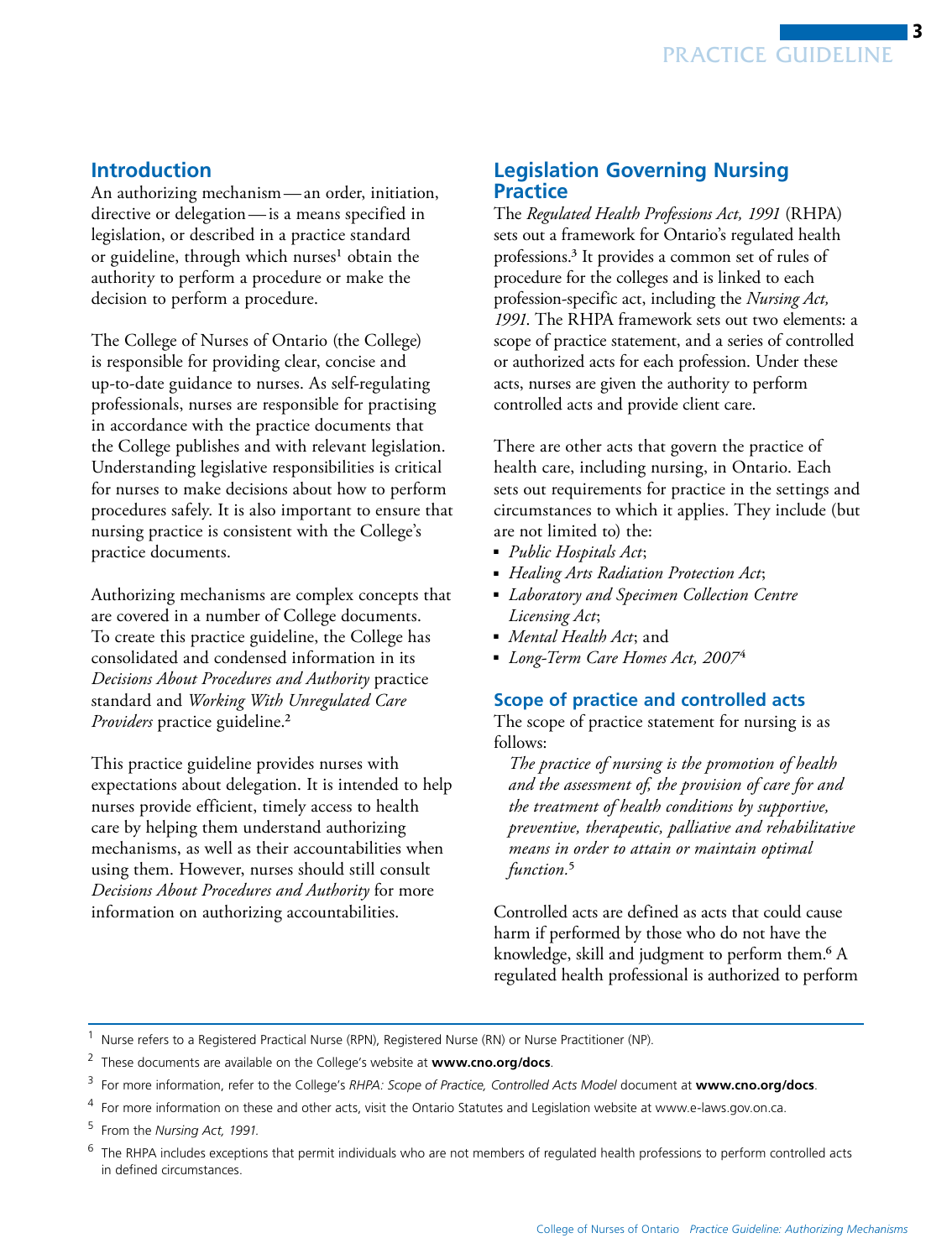a portion or all of the specific controlled acts that are appropriate for her/his profession's scope of practice. Because some scopes of practice overlap, some professionals are authorized to perform the same, or parts of the same, controlled acts.

# **Controlled acts authorized to nursing**

Performing controlled acts represents only a small portion of nursing practice. It is important to note that:

- controlled acts are not the only procedures that can cause harm;
- having the authority to perform a procedure does not automatically mean it is appropriate to do so; and
- each nurse is accountable for her/his decisions and actions.

All nurses are authorized to perform the following controlled acts:

- 1. Performing a prescribed procedure below the dermis or a mucous membrane.
- 2. Administering a substance by injection or inhalation.
- 3. Putting an instrument, hand or finger
	- i. beyond the external ear canal,
	- ii. beyond the point in the nasal passages where they normally narrow,
	- iii. beyond the larynx,
	- iv. beyond the opening of the urethra,
	- v. beyond the labia majora,
	- vi. beyond the anal verge, or
	- vii. into an artificial opening into the body.
- 4. Dispensing a drug.
- 5. Treating, by means of psychotherapy technique, delivered through a therapeutic relationship, an individual's serious disorder of thought, cognition, mood, emotional regulation, perception or memory that may seriously impair the individual's judgement, insight, behaviour, communication or social functioning.

A Registered Nurse (RN) or Registered Practical Nurse (RPN) is authorized to perform these controlled acts under the following two conditions:

■ if initiated in accordance with the conditions identified in the regulation;<sup>7</sup> or

■ if ordered by a physician, dentist, chiropodist, midwife or Nurse Practitioner (NP).

# **Controlled acts authorized to NPs**

NPs can perform the following controlled acts:

- 1. Communicating to a client or client's representative a diagnosis made by the NP identifying as the cause of a client's symptoms, a disease or disorder.
- 2. Performing a procedure below the dermis or a mucous membrane.
- 3. Putting an instrument, hand or finger,
	- i. beyond the external ear canal
	- ii. beyond the point in the nasal passages where they normally narrow
	- iii. beyond the larynx
	- iv. beyond the opening of the urethra
	- v. beyond the labia majora
	- vi. beyond the anal verge, or
	- vii. into an artificial opening of the body.
- 4. Applying or ordering the application of a prescribed form of energy.
- 5. Setting or casting a fracture of a bone or dislocation of a joint.
- 6. Adminstering a substance by injection or inhalation, in accordance with the regulation, or when it has been ordered by another health care professional who is authorized to order the procedure.
- 7. Prescribing, dispensing, selling and compounding a drug in accordance with the regulation.
- 8. Treating, by means of psychotherapy technique, delivered through a therapeutic relationship, an individual's serious disorder of thought, cognition, mood, emotional regulation, perception or memory that may seriously impair the individual's judgement, insight, behaviour, communication or social functioning.

# **Authorizing Mechanisms**

Authorizing mechanisms provide nurses with the authority to implement treatment plans and protocols. Choosing the appropriate authorizing mechanism depends on the nurse's category or class, role and practice setting.

 $7$  See Conditions for Initiating Controlled Acts on page 5.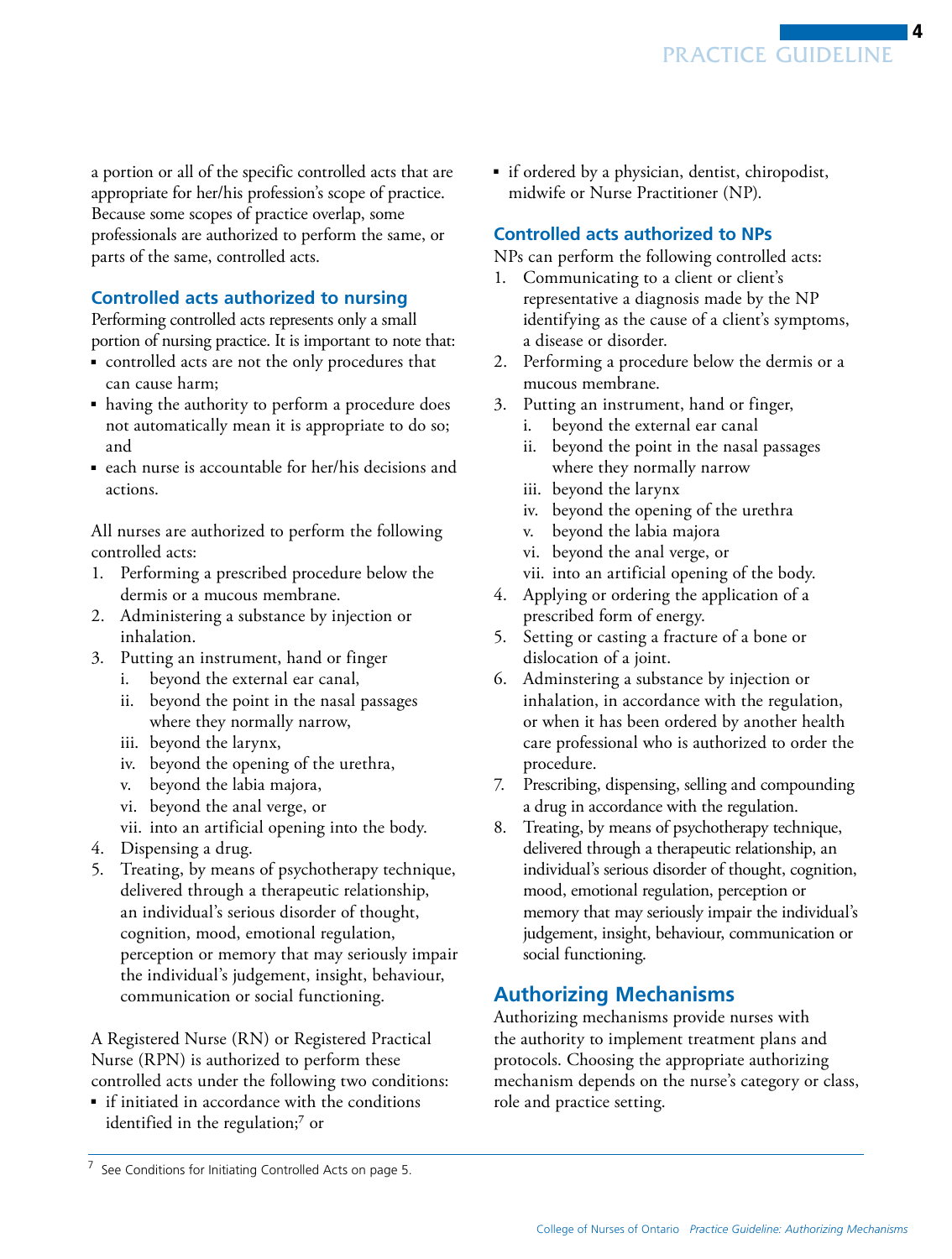# **Orders**

An order is a prescription for a procedure, treatment, drug or intervention.<sup>8</sup> An order is required when:

- a procedure falls within one of the controlled acts authorized to nursing, when a nurse has not initiated the act;<sup>9</sup>
- a procedure does not fall within any controlled act, but is part of a medical plan of care;
- a procedure falls within one of the controlled acts not authorized to nursing; or
- a procedure/treatment/intervention is not included in the RHPA, but is included in another piece of legislation.10

## **Direct orders**

A direct order is client-specific. A health care professional—such as a physician, midwife, dentist, chiropodist or NP, or an RN who is initiating a controlled act—can give a direct order for a specific intervention to be administered at a specific time or times.

A direct order may be written or verbal (oral). Verbal orders must only be used in emergency situations or when the prescriber is unable to document the order, such as in the operating room. There is an inherent risk in accepting a verbal order, and nurses should advocate for systems that allow their use only in emergency situations or when the order is unable to be documented. Procedures that necessitate direct assessment of the client by the authorizer, such as when the client's condition becomes unstable, require direct orders.

#### **Directives**

A directive is an order for a procedure or series of procedures that may be implemented for a number of clients when specific conditions are met and specific circumstances exist. A directive is always written by a regulated health professional who has the legislative authority to order the procedure for which she/he has ultimate responsibility.

Although a directive is a medical document by definition, the College recommends that every health care professional who is affected by the directive be involved in its development to determine whether a directive is most appropriate for the client, or if direct assessment of the client by the authorizer is required before treatment proceeds.

#### **Initiation**

Under the Act, RNs or RPNs who meet certain conditions have the authority to initiate specific controlled acts. This means that RNs or RPNs can decide independently that a specific procedure is required, and they may initiate that procedure in the absence of a specific order or directive from an authorizing professional. When initiating a controlled act, an RN or RPN must:

- assess the client and identify the problem;
- consider all of the available options to address the problem;
- weigh the risks and benefits of each option considering the client's condition;
- decide on a course of action;
- anticipate the management of potential outcomes; and
- accept accountability for deciding that the particular procedure is required and for ensuring that any potential outcomes are managed appropriately.

RNs or RPNs who consider initiating procedures are advised to clarify with their colleagues and employers the scope of their roles and responsibilities within the health care team. If initiating is within the scope of the RN or RPN's role and competence, and is not prohibited by legislation or organizational policy, the initiating RN or RPN may perform the procedure, or an RN may write the order for the procedure and another nurse may perform it.<sup>11</sup>

The use of the term standing order is not supported by the College. No order, regardless of how routine it may seem, should be automatically implemented without the appropriate knowledge, skill and judgment. Standing orders should not be confused with preprinted orders that are signed by the authorized person before being implemented.

<sup>9</sup> For more information, refer to the College's *RHPA: Scope of Practice, Controlled Acts Model* reference document at **www.cno.org/docs**.

<sup>10</sup> For example, X-rays are not included in the RHPA, but they are included in the *Healing Arts Radiation Protection Act.*

<sup>11</sup> For more information, refer to Appendix A: Procedures That RNs and RPNs May Initiate According to the *Nursing Act, 1991* on page 12.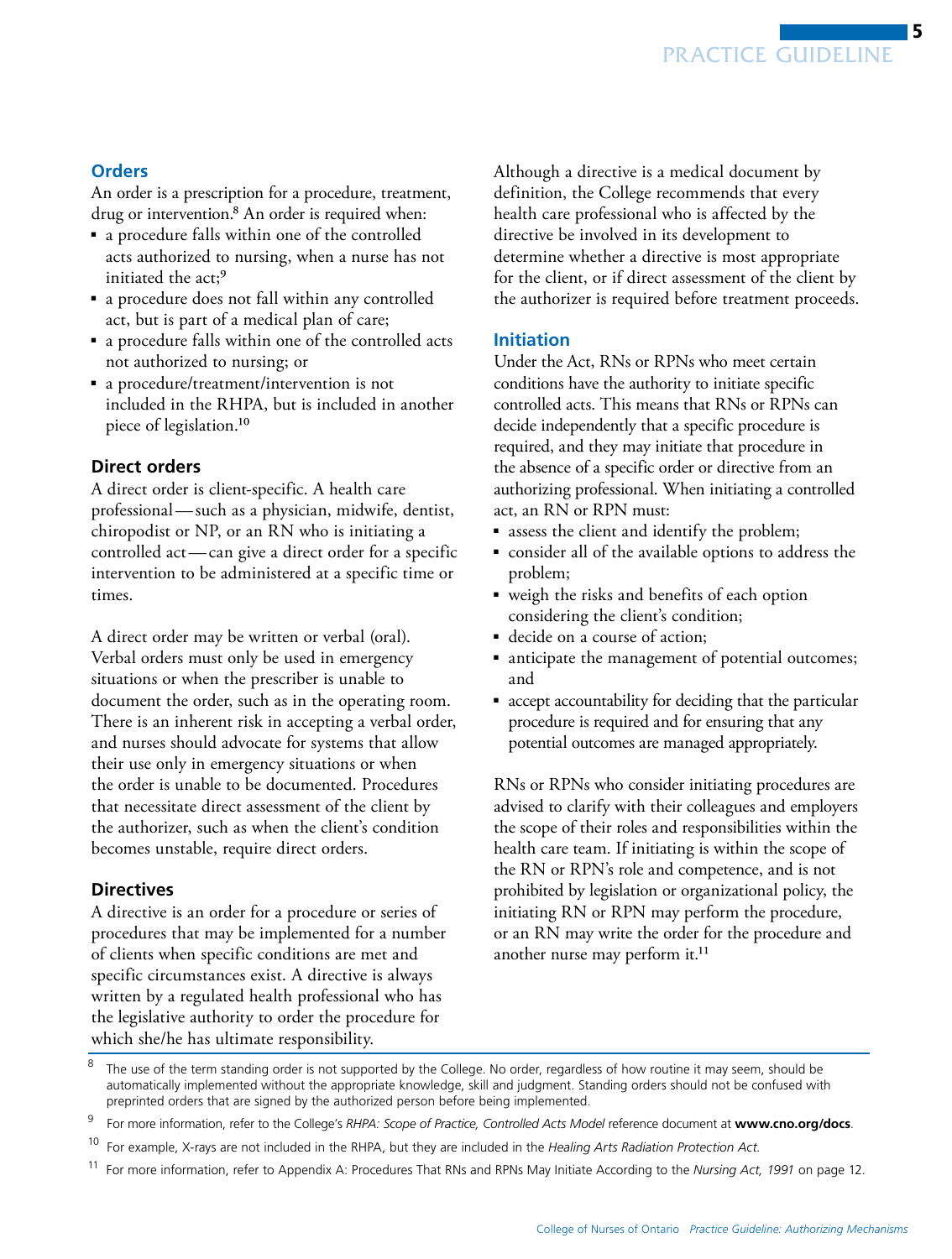PRACTICE GUIDELINE

6

# **Conditions for initiating controlled acts**

1. Competence

The person who is initiating must have the knowledge, skill and judgment to:

- ■ perform the procedure safely, effectively and ethically
- determine whether the client's condition warrants the performance of the procedure.
- 2. Client factors

The person who is initiating must:

- ■ have a nurse-client relationship with the client
- ■ determine that the client's condition warrants the performance of the procedure having considered: ◗ the known risks and benefits to the individual
	- ◗ the predictability of the outcomes of performing the procedure, and
	- ◗ other relevant factors specific to the situation.
- 3. Environmental supports

The person who is initiating must have the appropriate resources to perform the controlled act safely and manage reasonably expected outcomes.

4. Documentation requirements

The person who is initiating must document the initiation and outcome in the client chart.

5. A nurse's accountabilities

The person who is initiating must accept accountability for the decision to initiate the procedure and ensure that any potential outcomes are managed.

#### **Restrictions on initiating controlled acts**

Although RNs and RPNs have the legal authority to initiate a controlled act, in practice the opportunity to initiate may be limited by other legislation or practice-setting policies. A specific facility may not permit its nursing staff to initiate controlled acts. For example, RNs and RPNs cannot initiate treatments in a hospital setting because the *Public Hospitals Act* grants only physicians, NPs, midwives and dentists the authority to order treatments.

## **Delegation**

Delegation is a formal process through which a regulated health professional (delegator) who has the authority and competence to perform a procedure under one of the controlled acts delegates the performance of that procedure to another individual (delegatee). To ensure nurses have clear guidance on how to delegate and accept delegation and to more effectively practise in an interprofessional setting, the College's expectations are set out in this practice guideline.

A nurse's responsibility is to delegate activities and accept delegation of activities according to regulation<sup>12</sup>, which specifies requirements that must be met. When accepting delegation or when delegating, it could be considered professional misconduct if the nurse:

- contravenes a standard of practice of the profession or fails to meet the standard of practice of the profession
- directs a member, student or other member of the health care team to perform nursing functions for which she/he is not adequately trained or competent to perform
- fails to inform the member's employer of her/ his inability to accept specific responsibility in areas in which specific training is required, or for which the member is not competent to function without supervision, and/or
- contravenes a provision of the *Nursing Act*, the *Regulated Health Professions Act, 1991* or regulations under either of those acts.

# **Who can delegate, which acts can be delegated and who can accept delegation**

Nurses can delegate and accept delegation if they are registered in the General, Extended or Emergency Assignment Classes. Nurses in the Temporary Class cannot delegate or accept delegation. Nurses in the Special Assignment Class cannot delegate the authority to perform controlled acts to others, but may be able to accept delegation.

<sup>12</sup> Ontario Regulation 275/94 under the *Nursing Act, 1991*.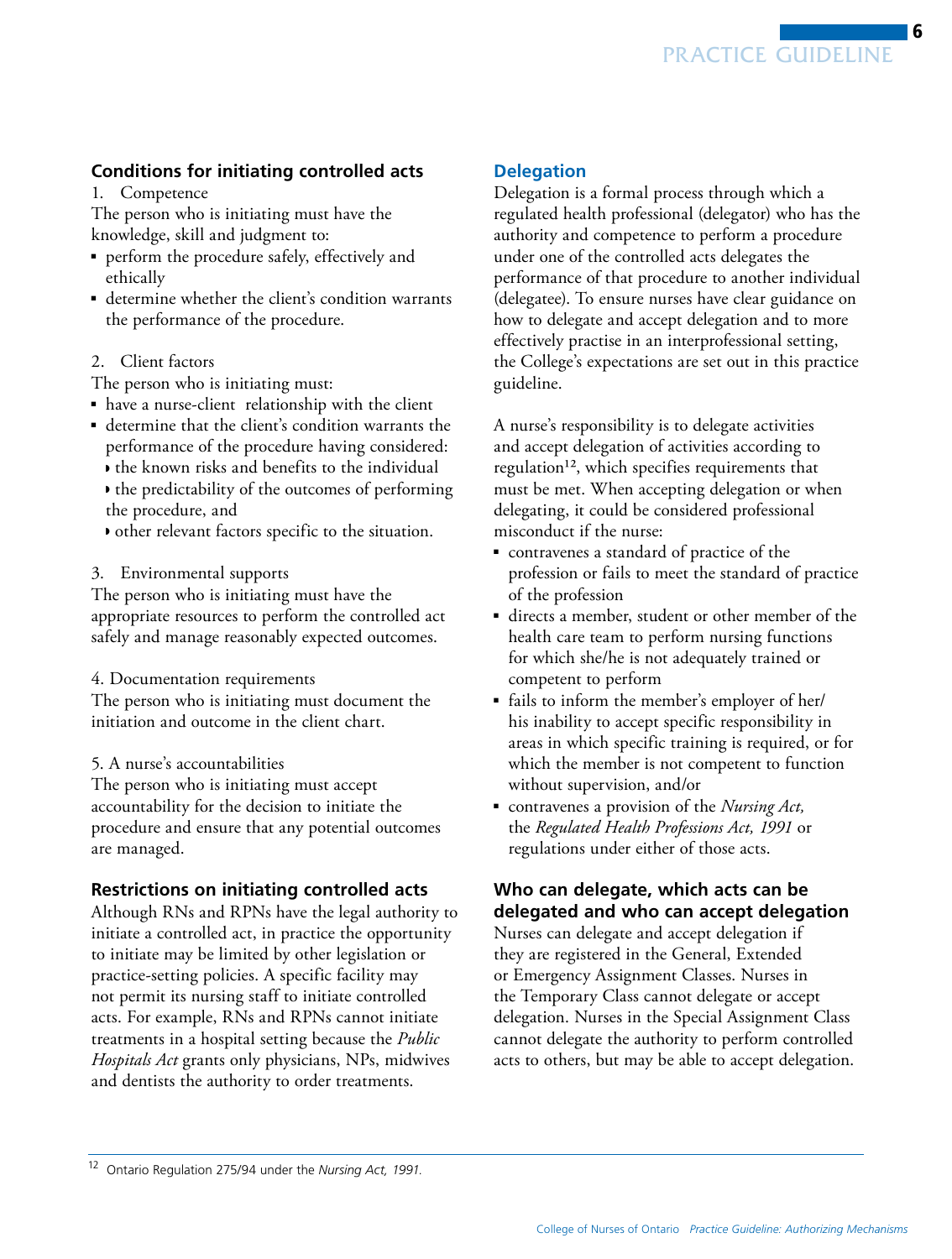

A nurse may need additional preparation to delegate or accept delegation competently, depending on her/ his nursing experience and the type of procedure being delegated.

All of the controlled acts authorized to nursing can be delegated with the exceptions described below.

## **Restrictions on delegating**

RNs and RPNs cannot delegate the controlled act of dispensing a drug and treating, by means of psychotherapy technique, delivered through a therapeutic relationship, an individual's serious disorder of thought, cognition, mood, emotional regulation, perception or memory that may seriously impair the individual's judgement, insight, behaviour, communication or social functioning.

NPs cannot delegate: 13

- prescribing, dispensing, selling or compounding medication
- ■ ordering the application of a form of energy setting a fracture or joint dislocation
- treating, by means of psychotherapy technique, delivered through a therapeutic relationship, an individual's serious disorder of thought, cognition, mood, emotional regulation, perception or memory that may seriously impair the individual's judgement, insight, behaviour, communication or social functioning.

#### **Sub-Delegation**

Nurses can only delegate those acts which they have the authority to perform. They cannot delegate an act that has been delegated to them. This is referred to as sub-delegation.

Nurses can only accept delegation from regulated health professionals who are authorized to perform those controlled acts by a health profession act governing their profession. They cannot accept delegation from anyone who is not authorized to perform controlled acts through a health professions act.

## **Delegation and orders**

Delegation and orders are two distinct authorizing mechanisms. However, not all health profession acts make this distinction. To address any confusion between orders and delegation, nurses must understand that delegation may or may not include an order, and an order may or may not indicate a delegation. Delegation provides the legal authority to perform a controlled act, whereas an order outlines how to perform it.

For example, an RN or RPN may obtain the authority to adjust a cardiac pacemaker through delegation. When the process includes parameters for adjusting the pacemaker and the expectations for delegation have been met, this is considered an order within delegation.

However, if the delegation document does not include this information, then it is not an order. The RN or RPN would then require a direct order to perform the adjustment.

#### **Delegation by nurses**

Nurses delegate controlled acts within most practice environments, most commonly to UCPs (unregulated care providers), such as family members of clients. They also delegate certain controlled acts to other regulated health professionals who do not have legal authority to perform a controlled act that is authorized to nursing.

A nurse who delegates a controlled act is responsible for the decision to delegate the controlled act. For example, a nurse is responsible for the decision to delegate the care of a wound to a UCP or family member; and she or he must meet all of the requirements for delegating before the authority for that care is transferred. Delegation can be oral or written, and appropriate documentation of the particulars of the delegation must be maintained.

The RHPA includes an exception allowing UCPs to perform some controlled acts as long as they

<sup>13</sup> For more information, refer to the *Nurse Practitioner* practice document at **www.cno.org/docs**.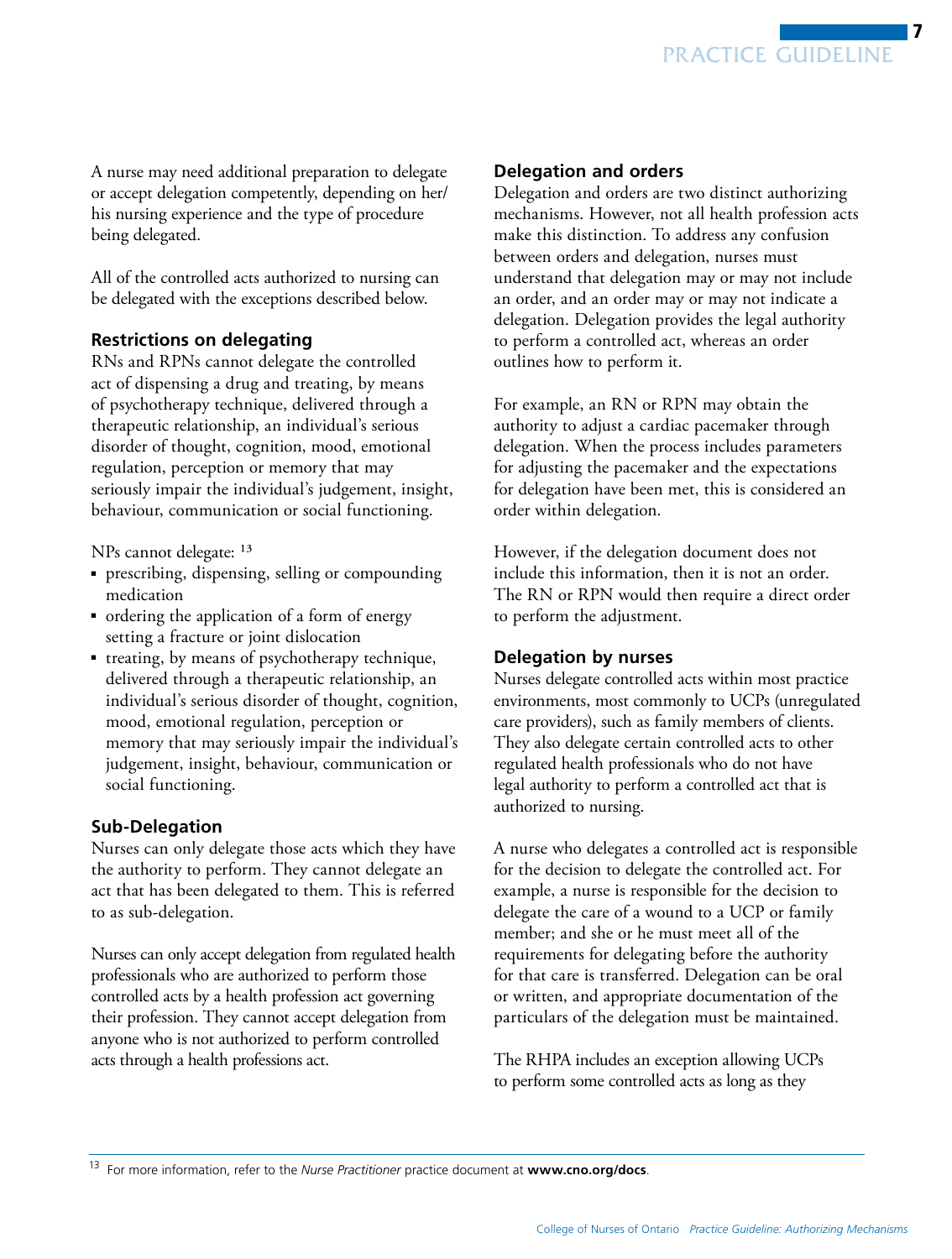are considered to be routine activities of living.<sup>14</sup> Procedures are considered to be routine activities of living when the need for, response to, and outcome of the procedure have been established over time and are predictable. For instance, administering the same dosage of insulin to a person with well-controlled diabetes over an extended period of time is a routine activity of living. It is not a routine activity if the dosage or type of insulin requires frequent adjustment.

# **Requirements for delegating**

A nurse may delegate when all the following requirements have been met:

#### **Requirement 1**

The nurse has the authority under the *Nursing Act* to perform the controlled act.

#### **Requirement 2**

The nurse has the knowledge, skill and judgment to perform the controlled act safely and ethically.

#### **Requirement 3**

The nurse has a nurse-client relationship with the client for whom the controlled act will be performed.

#### **Requirement 4**

The nurse has considered whether the delegation of the controlled act is appropriate, keeping in mind the best interests and needs of the client.

#### **Requirement 5**

The nurse takes reasonable steps to ensure that she/he is satisfied that sufficient safeguards and resources are available to the delegatee so that the controlled act can be performed safely and ethically.

#### **Requirement 6**

The nurse has considered whether the delegation should be subject to any conditions<sup>15</sup> to ensure that it is performed safely and ethically, and has made the delegation subject to conditions, if applicable.

#### **Requirement 7**

After taking reasonable steps, the nurse is satisfied that the delegatee is a person who is permitted to accept the delegation and is:

- a nurse16 who has a nurse-client relationship with the client
- a health care provider who has a professional relationship with the client
- a person in the client's household, or
- a person who routinely provides assistance or treatment for the client.

#### **Requirement 8**

**When the delegatee is a nurse or other regulated health professional**, the nurse must be satisfied that the delegatee has the knowledge, skill and judgment to perform the controlled act safely and ethically.

**When the delegatee is not a regulated health** 

**professional**, the nurse must be satisfied that the delegatee has the knowledge, skill and judgment to perform the controlled act safely and ethically and that the delegation is appropriate for the client.

#### **Requirement 9**

If the nurse has delegated a controlled act but has reasonable grounds to believe that the delegatee no longer has the ability to perform the controlled act safely and ethically, the nurse must immediately cease to delegate the controlled act to that delegatee.

#### **Requirement 10**

The delegating nurse shall:

- a) ensure that a written record of the particulars of the delegation is available in the place where the controlled act is to be performed, before it is performed
- **or**

<sup>&</sup>lt;sup>14</sup> The RHPA also includes an exemption allowing a client's family members to perform some controlled acts. For more information, see the *Working With Unregulated Care Providers* practice document at **www.cno.org/docs**.

<sup>&</sup>lt;sup>15</sup> Nurses can place specific conditions on the delegation if they do not want a delegated act to be performed in specific circumstances. For example, a nurse can note that the delegation of an act applies only to a specific client when the nurse is present in the care setting*.*

<sup>&</sup>lt;sup>16</sup> NPs may delegate certain controlled acts to RNs and RPNs.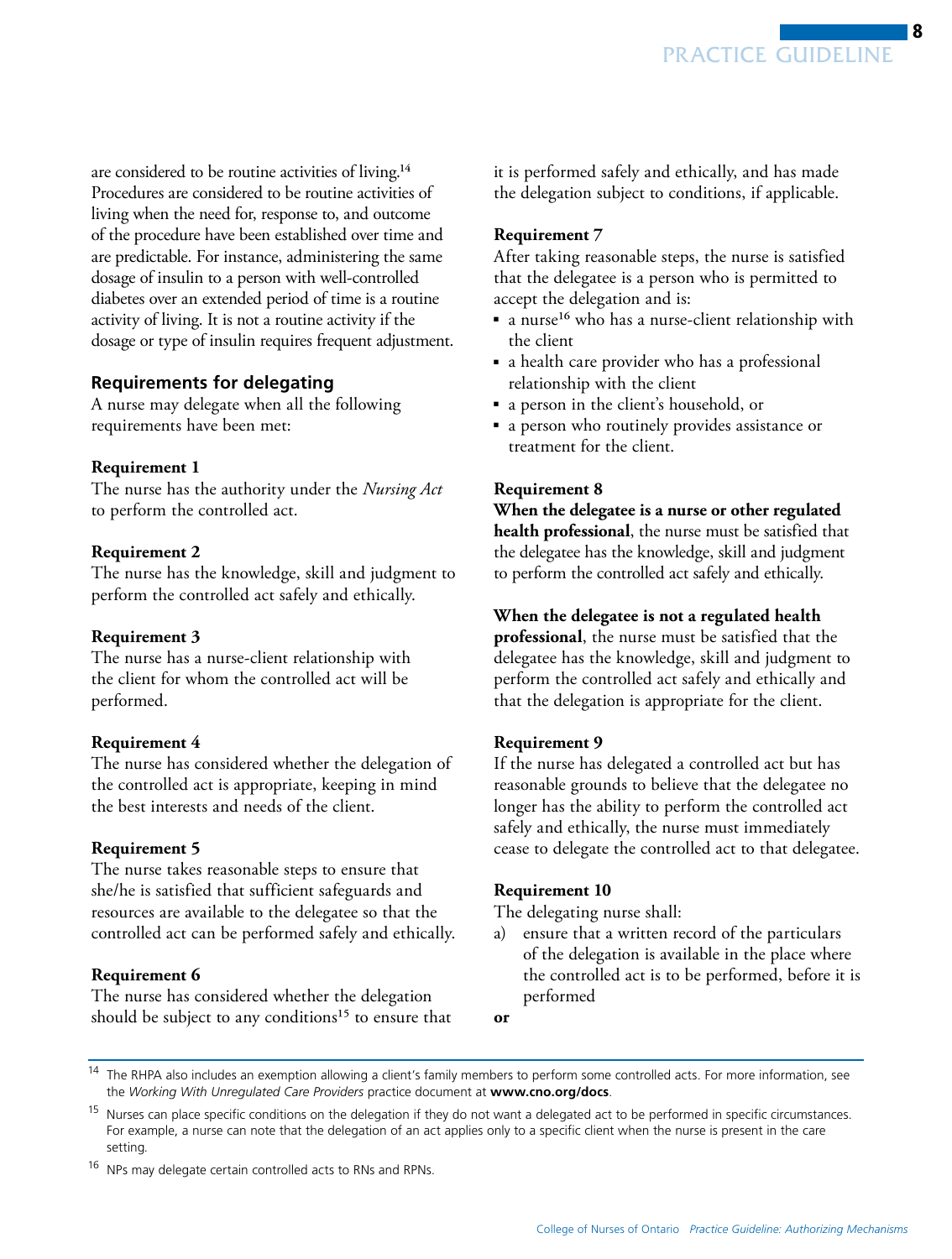b) ensure that a written record of the particulars of the delegation, or a copy of the record, is placed in the client record at the time the delegation takes place or within a reasonable period of time afterwards

#### **or**

c) record particulars of the delegation in the client record either at the time the delegation takes place or within a reasonable period of time afterwards.

The particulars of delegation must include those mentioned in "Documenting the particulars of delegation" below.

## **Accepting delegation**

Nurses who perform controlled acts that are delegated to them are responsible for the decision to carry out the controlled act and for the performance of the act.

# **Requirements for Accepting Delegation**

A nurse may accept delegation when all the following requirements have been met:

#### **Requirement 1**

The nurse has the knowledge, skill and judgment to perform the controlled act safely and ethically.

#### **Requirement 2**

The nurse has a nurse-client relationship with the client for whom the controlled act is to be performed.

#### **Requirement 3**

The nurse has considered whether performing the controlled act is appropriate, keeping in mind the best interests and needs of the client.

#### **Requirement 4**

After taking reasonable steps, the nurse is satisfied that there are sufficient safeguards and resources available to ensure that the controlled act can be performed safely and ethically.

#### **Requirement 5**

The nurse has no reason to believe that the delegator is not permitted to delegate that controlled act.

#### **Requirement 6**

If the delegation is subject to any conditions, the nurse has ensured that the conditions have been met.

#### **Requirement 7**

Nurses who perform a controlled act that was delegated to them must record the particulars of the delegation in the client record, unless:

a) a written record of the particulars of the delegation is available in the place where the controlled act is to be performed

#### **or**

- (b) a written record of the particulars of the delegation, or a copy of the record, is in the client record
- **or**
- (c ) the particulars of the delegation have already been recorded in the client record.

# **Documenting the particulars of delegation**

Any record of the particulars of a delegation must include:

- (a) the date of the delegation
- (b) the delegator's name, if the controlled act was delegated to the nurse
- (c) the delegatee's name, if the controlled act was delegated by the nurse, and
- (d) the conditions, if any, applicable to the delegation.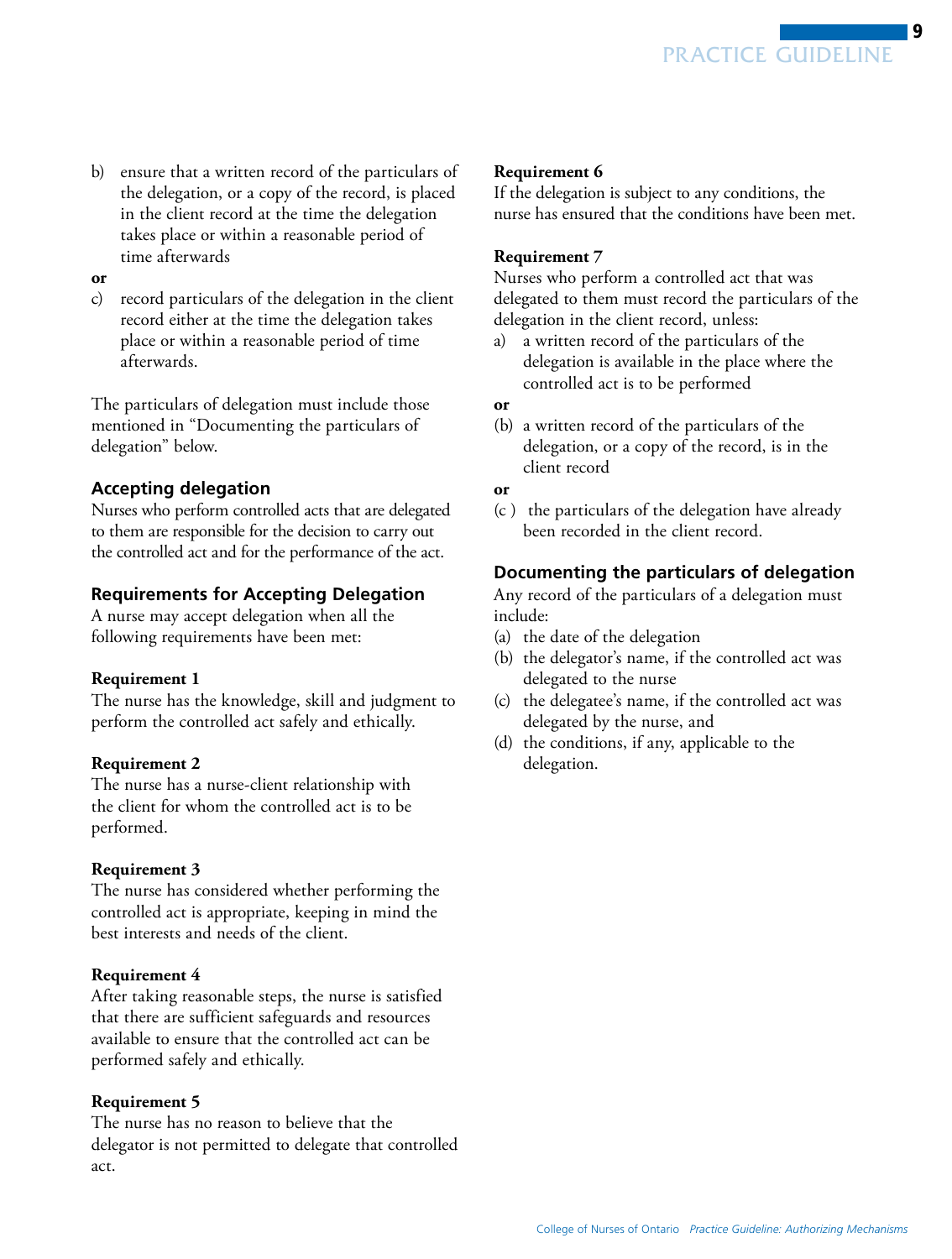

# **Tools for Delegating, Accepting Delegation and Developing Directives**

The Federation of Health Regulatory Colleges of Ontario has developed resources to facilitate collaboration among health care providers when using authorizing mechanisms. *An Interprofessional Guide on the Use of Orders, Directives and Delegation for Regulated Heath Professionals in Ontario*17 includes statements, principles and definitions regarding the use of authorizing mechanisms, and a tool kit for developing authorizing mechanisms. These resources are congruent with the College's expectations.

# **Assigning, Supervising or Teaching a Procedure**

A nurse who assigns, supervises or teaches a procedure has a unique role on the health care team. Because these activities do not require the formal transfer of authority, they may be perceived as being less important. However, in all roles the nurse is accountable for determining that the person who is being assigned, supervised or taught to provide care is competent to provide that care and manage outcomes. The nurse's priority is to ensure that the client receives safe and ethical care.18

# **Assigning a procedure**

Assigning is determining or allocating responsibility for particular aspects of care that may include controlled and non-controlled act procedures. Assigning care may require nurses to supervise aspects of care or teach procedures.

Depending on the responsibilities of their positions, RNs, RPNs and NPs with the necessary knowledge, skill and judgment may assign care to other nurses or UCPs. Ideally, a range of care needs, rather than specific isolated procedures, is assigned. For example, assigning the complete care of certain clients on a unit to one nurse is likely preferable to assigning all dressing changes for all clients on the unit to one nurse.

# **Supervising a procedure**

Supervising is monitoring and directing specific activities of others for a defined period. Supervising does not include ongoing managerial responsibilities.

Depending on the responsibilities of their positions, RNs, RPNs and NPs may supervise others. This role includes providing the appropriate degree of either direct or indirect supervision to the individual being supervised. It is based on the client's condition, the nature of the procedure(s), the resources available in the setting and the degree of competence of the person being supervised.

## **Teaching a procedure**

Teaching is providing instruction, determining that a person is competent to perform a procedure and evaluating the learning. Teaching is not equivalent to delegation because it does not involve the transfer of authority to perform a controlled act.

<sup>17</sup> *An Interprofessional Guide on the Use of Orders, Directives and Delegation for Regulated Heath Professionals in Ontario* is on the Federation of Health Regulatory Colleges of Ontario's website at www.regulatedhealthprofessions.on.ca.

<sup>&</sup>lt;sup>18</sup> See Decision Tree #2: Assigning, Supervising or Teaching a Procedure on page 13.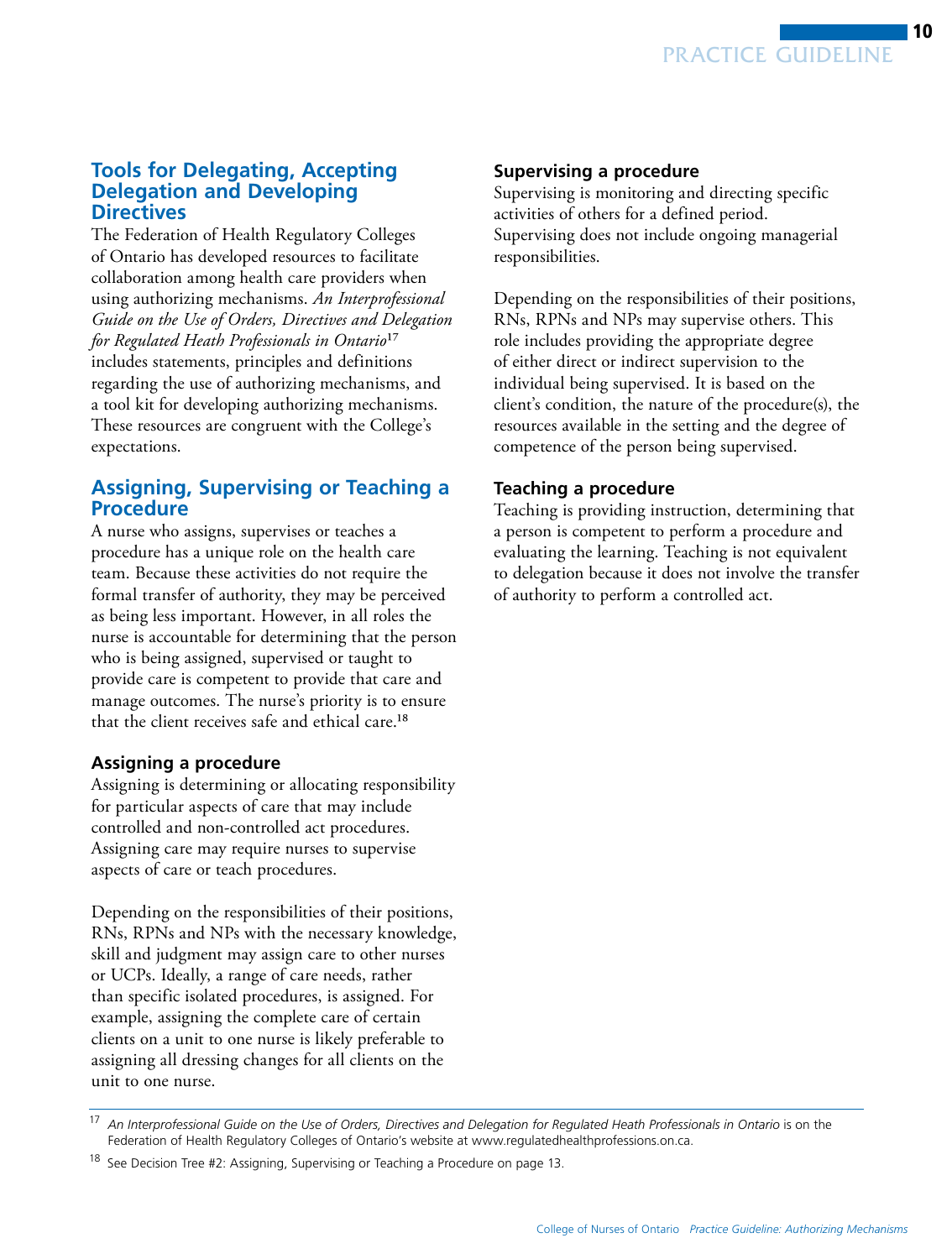# Appropriate care provider? Proposed procedure. Emergency? Do not perform.<sup>\*</sup> Not a controlled act. Controlled act not authorized to nursing. **May** perform. Controlled act authorized to nursing. Do you have the knowledge, skill and judgment to perform and manage all possible outcomes of performing the procedure? If an order is required, is it YES<sup>Delegation in</sup> place? Initiated? Do not perform.\* Do not perform.\* Do not perform.\* **YES NO NO** in place? **YES NO YES YES NO NO YES NO**

**Decision Tree #1: Deciding to Perform a Procedure**

\* The nurse should take appropriate action to safeguard client interest and ensure continued care.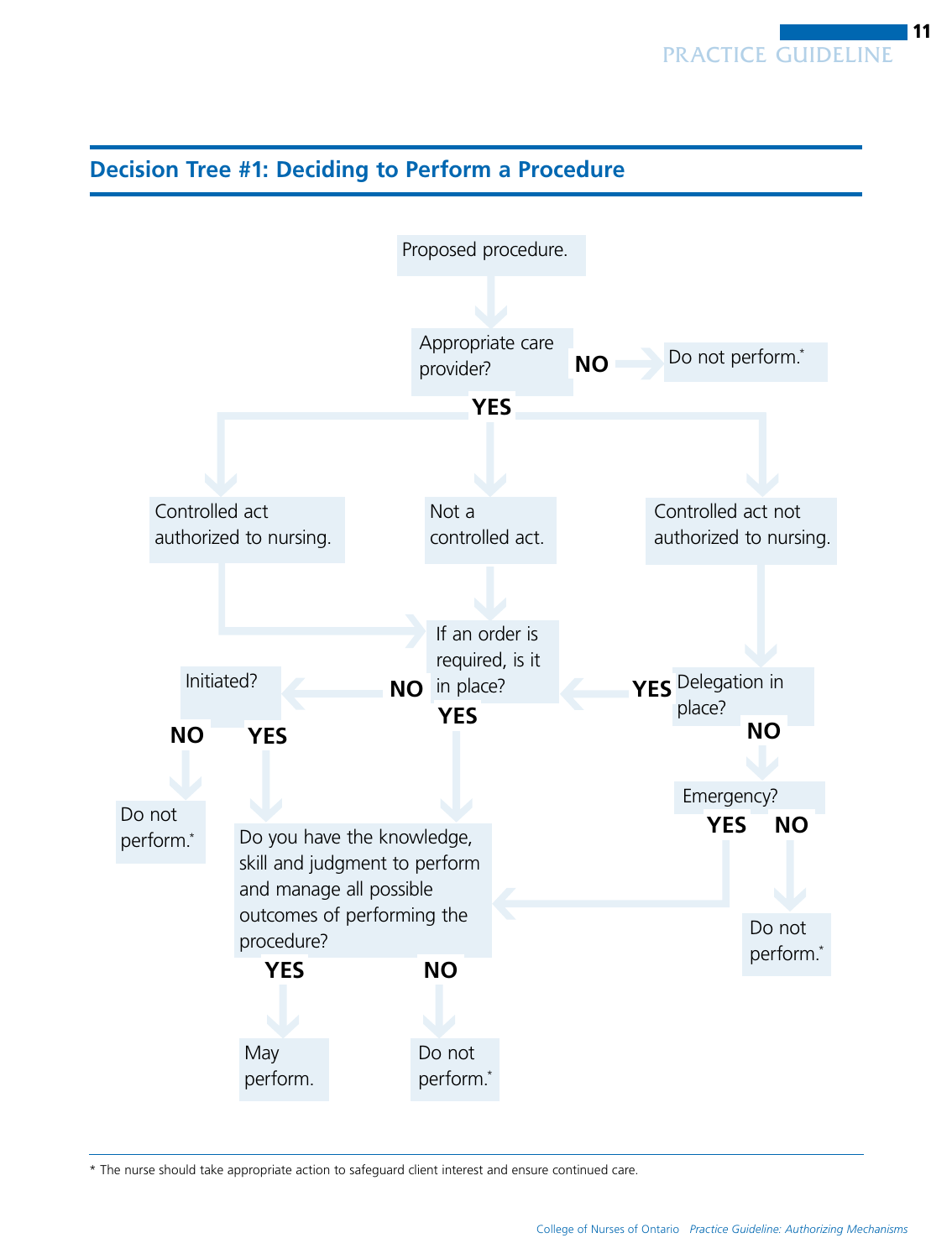| An RPN may initiate but cannot provide an<br>order for another nurse to perform                                                                                                                                                                                                                                                     | An RN may initiate and/or provide an order<br>for an RN or RPN to perform                                                                                                                                                                                                                                                           |
|-------------------------------------------------------------------------------------------------------------------------------------------------------------------------------------------------------------------------------------------------------------------------------------------------------------------------------------|-------------------------------------------------------------------------------------------------------------------------------------------------------------------------------------------------------------------------------------------------------------------------------------------------------------------------------------|
| Care of a wound below the dermis or below a<br>mucous membrane:<br>• cleansing<br>soaking<br>dressing                                                                                                                                                                                                                               | Care of a wound below the dermis or below a<br>mucous membrane:<br>- cleansing<br>soaking<br>• irrigating<br>· probing<br>· debriding<br>· packing<br>dressing                                                                                                                                                                      |
|                                                                                                                                                                                                                                                                                                                                     | Venipuncture to:<br>· establish peripheral venous access and maintain<br>patency when client requires medical attention and<br>delaying venipuncture is likely to be harmful<br>• 0.9% NaCl only                                                                                                                                    |
| For the purpose of assisting client with health<br>management activities that require putting an<br>instrument beyond the:<br>point in the nasal passages where they normally<br>narrow<br>$\blacksquare$ larynx<br>• opening of the urethra                                                                                        | For the purpose of assisting client with health<br>management activities that require putting an<br>instrument beyond the:<br>point in the nasal passages where they normally<br>narrow<br>$\blacksquare$ larynx<br>• opening of the urethra                                                                                        |
| For the purpose of:<br>• assisting client with health management activities<br>Procedure that requires putting a hand or finger<br>beyond the:<br>· labia majora                                                                                                                                                                    | For the purpose of:<br>assessing client<br>• assisting client with health management activities<br>Procedure that requires putting an instrument, hand or<br>finger beyond the:<br>· labia majora                                                                                                                                   |
| For the purpose of:<br>assessing client<br>• assisting client with health management activities<br>Procedure that requires putting an instrument or<br>finger beyond the:<br>anal verge                                                                                                                                             | For the purpose of:<br>assessing client<br>• assisting client with health management activities<br>Procedure that requires putting an instrument or finger<br>beyond:<br>• the anal verge<br>• an artificial opening into client's body                                                                                             |
| Treating, by means of psychotherapy technique,<br>delivered through a therapeutic relationship,<br>an individual's serious disorder of thought, cognition,<br>mood, emotional regulation, perception or memory<br>that may seriously impair the individual's judgement,<br>insight, behaviour, communication or social functioning. | Treating, by means of psychotherapy technique,<br>delivered through a therapeutic relationship,<br>an individual's serious disorder of thought, cognition,<br>mood, emotional regulation, perception or memory<br>that may seriously impair the individual's judgement,<br>insight, behaviour, communication or social functioning. |

# **Appendix A: Procedures RNs and RPNs May Initiate According to the**  *Nursing Act, 1991*

RNs and RPNs cannot initiate procedures that involve putting an instrument or finger into one of the body openings or into an artificial opening of the body for the purpose of treating a health problem. Authorized procedures are also limited to those procedures that do not require the use of a prescribed drug, as nurses in the General Class are not authorized to prescribe drugs.

For information about controlled acts that NPs can perform, refer to the *Nurse Practitioner* practice document at **www.cno.org/docs**.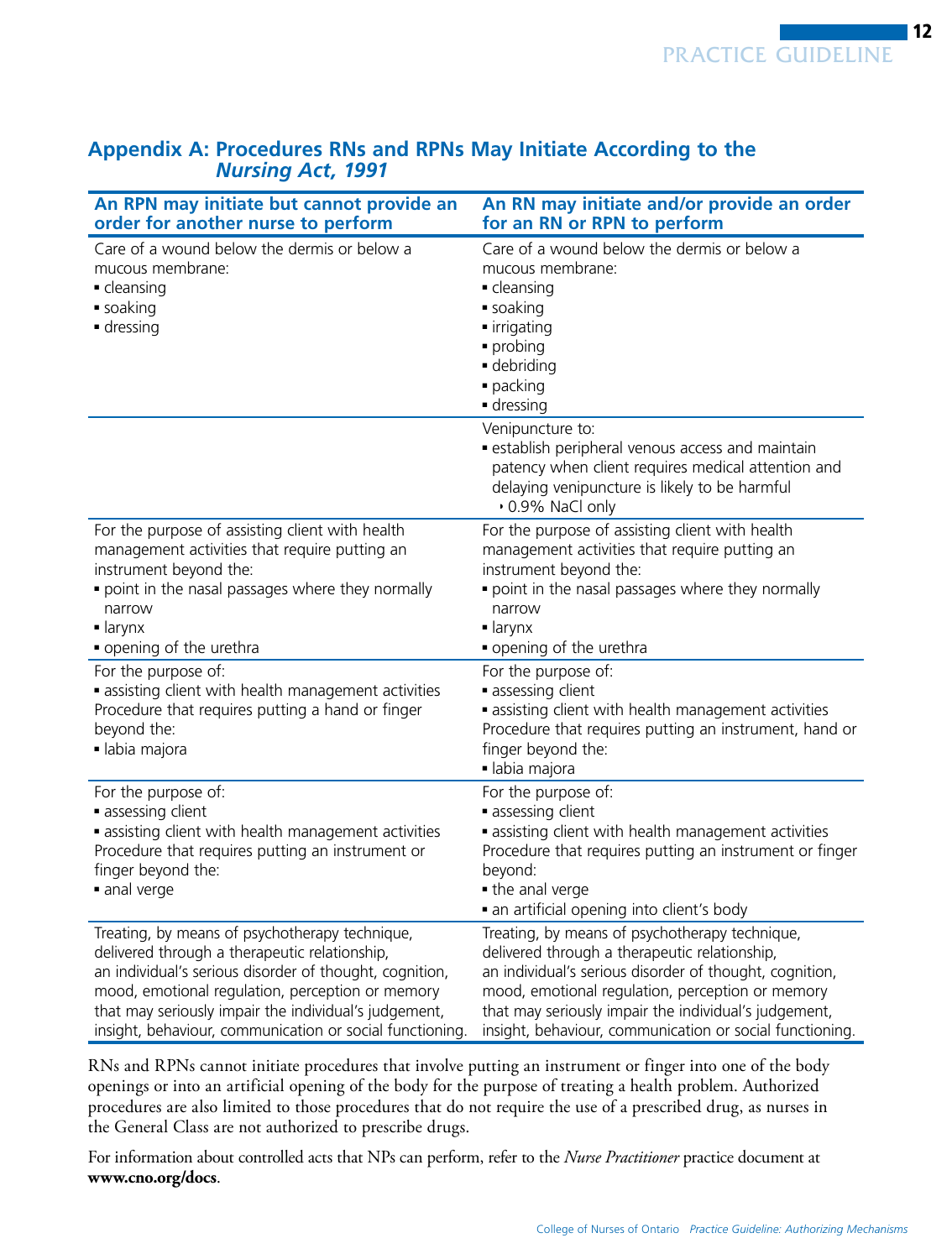# **Decision Tree #2: Assigning, Supervising or Teaching a Procedure**



\*The nurse should take appropriate action to safeguard client interest and ensure continued care.